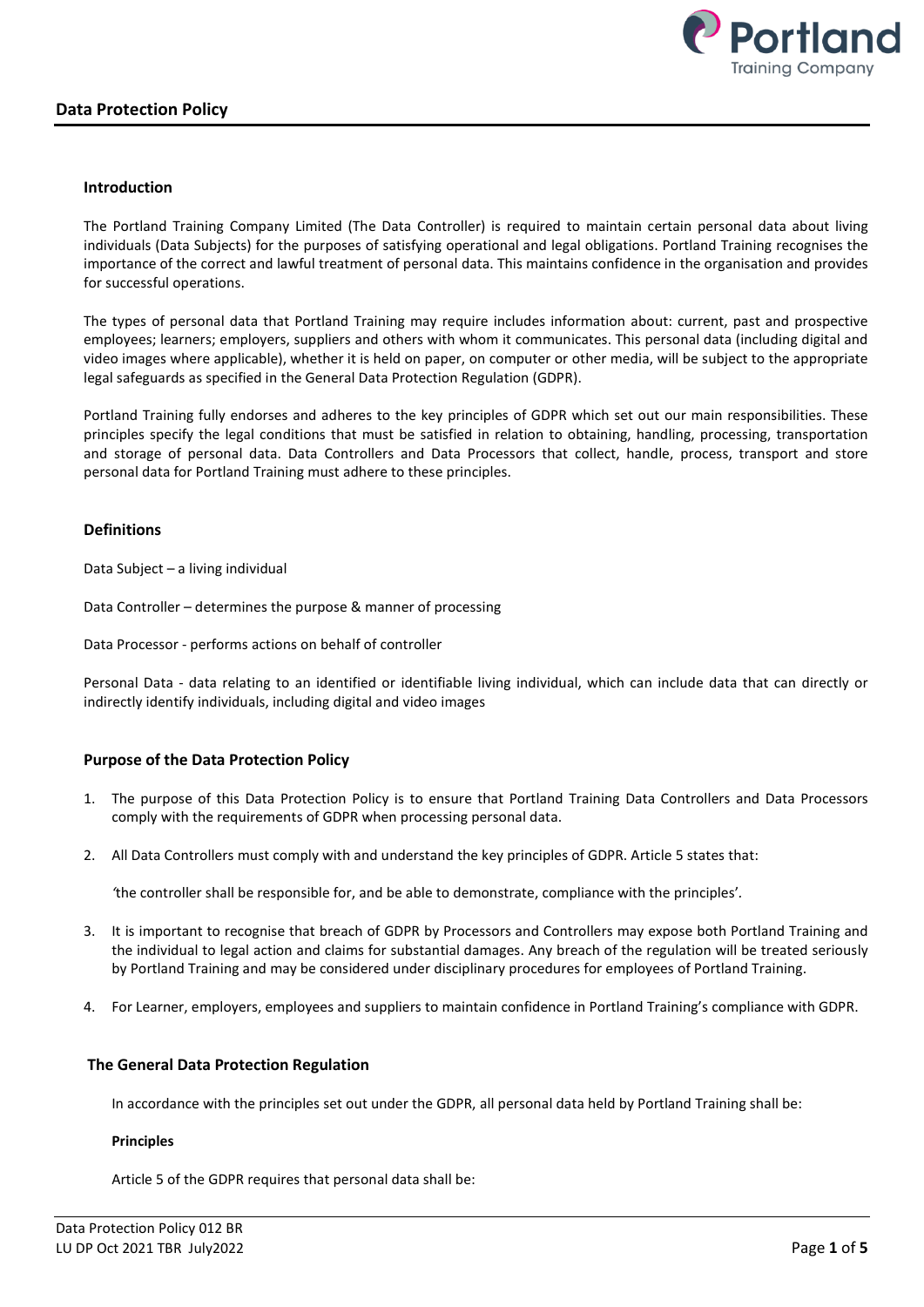

- a. processed lawfully, fairly and in a transparent manner in relation to individuals;
- b. collected for specified, explicit and legitimate purposes and not further processed in a manner that is incompatible with those purposes; further processing for archiving purposes in the public interest, scientific or historical research purposes or statistical purposes shall not be considered to be incompatible with the initial purposes;
- c. adequate, relevant and limited to what is necessary in relation to the purposes for which they are processed;
- d. accurate and where necessary, kept up to date; every reasonable step must be taken to ensure that personal data that are inaccurate, having regard to the purposes for which they are processed, are erased or rectified without delay;
- e. kept in a form which permits identification of data subjects for no longer than is necessary for the purposes for which the personal data are processed; personal data may be stored for longer periods insofar as the personal data will be processed solely for archiving purposes in the public interest, scientific or historical research purposes or statistical purposes subject to implementation of the appropriate technical and organisational measures required by the GDPR in order to safeguard the rights and freedoms of individuals; and
- $f.$  processed in a manner that ensures appropriate security of the personal data, including protection against unauthorised or unlawful processing and against accidental loss, destruction or damage, using appropriate technical or organisational measures.

### Lawful basis for Processing

All personal data that is processed by Portland Training will be done so using a valid lawful basis, the most common lawful basis we use to process data is our legal obligation we have with the Education and Skills Funding Agency (ESFA). The lawful basis used for processing all data is listed within our Data Inventory and is communicated to individuals via our privacy notice(s).

Where Portland Training requests to publish digital video and/or images for success stories we will do so using the lawful basis of consent, the subject will be contacted prior to complete an Image Use Permission Form. The subject has rights to decline this request and/or chose to stay anonymous.

### Individual Rights

Individuals that we hold personal data for have the following rights:

- The right to be informed
- The right of access
- The right to rectification
- The right to erasure
- The right to restrict processing
- The right to data portability
- The right to object
- Rights in relation to automated decision making and profiling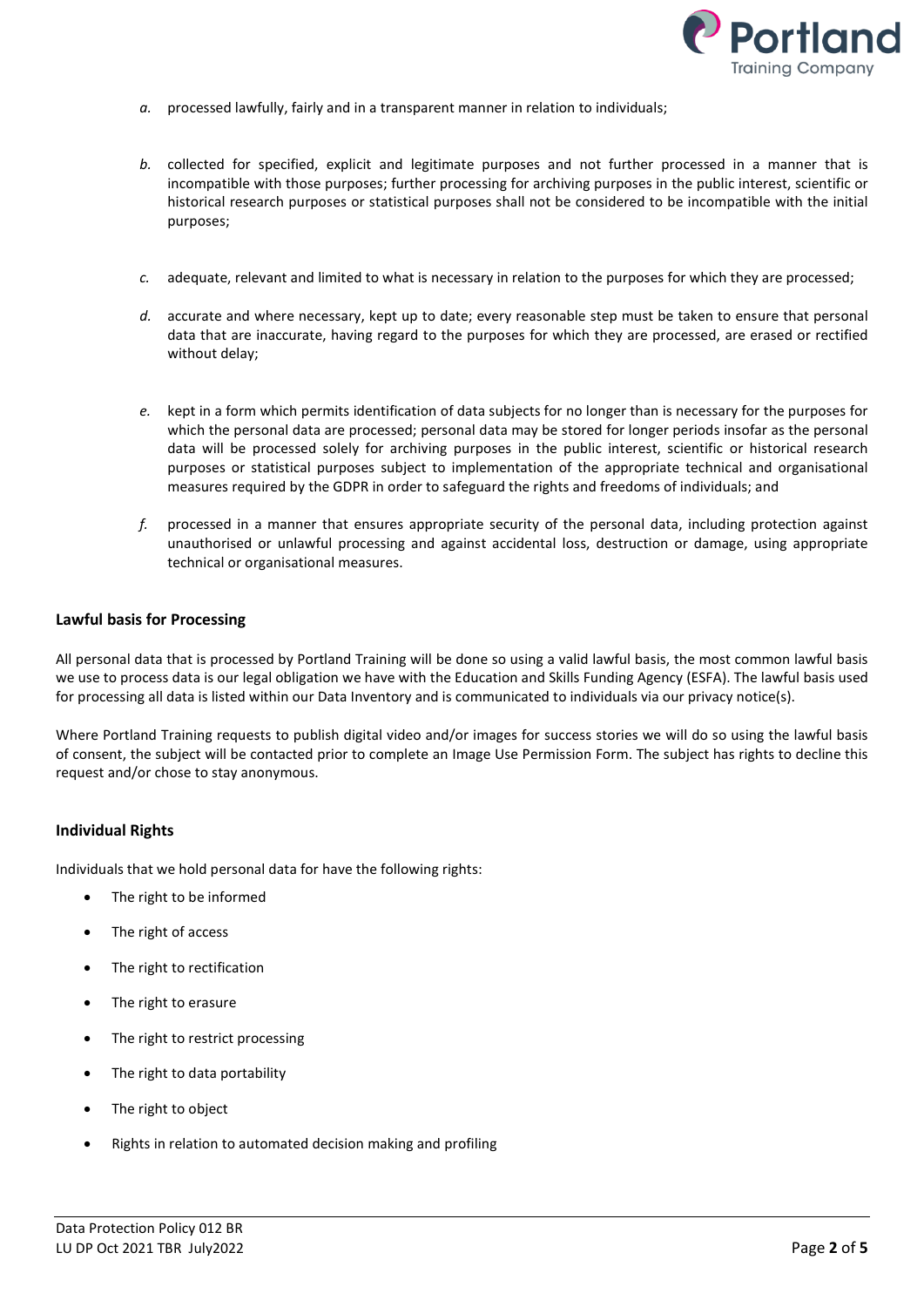

Portland Training supports these rights by communicating how we collect and use personal data in our privacy notice(s), and it is company policy that we do not use automated decision making systems. The process for requesting access, rectification, erasure, restriction, data portability and objection can be found below.

# Subject Access Requests

To access individual rights it must be requested in writing (Paper based or electronically) via a Subject Access Request (SAR) to Portland Training along with ID in some circumstances. Portland Training will respond to all requests no later than 1 month after receiving them. If the request is found to be manifestly unfounded or excessive, particularly if it is repetitive a small fee may be applied. Where Portland Training is legally obliged to retain data for a certain period we will be unable to action your request for deletion.

## Accountability and Governance

Portland Training (The Data Controller) holds contracts with the following organisations that process personal data on our behalf (The Data Processor) these include:

- IT Desk
- Education and Skills Funding Agency (ESFA)
- Other Training Providers or Further Education Colleges where we are subcontracting provision, including their MI System software suppliers
- Cognisoft
- Awarding Body Organisations
- Onefile
- Quals Direct
- BOX-IT

Portland Training employees only:

- Portland Investment Group
- Sage
- BACS
- Natwest
- Legal Advisors
- Breathe HR

Portland Training have a legal obligation to provide employee personal data to HMRC and Nest Pension.

Portland Training hold a data inventory of all data we process, to ensure the key principles of the GDPR are adhered to at all times, this is updated and reviewed accordingly when new business processes are implemented and further funding contracts are obtained.

Data Protection Compliance audits are carried out on a yearly basis and a review of this policy, the privacy notice(s) and data inventory.

# **Security**

Personal data that is held paper based for learners and employers is kept in secure and locked filing cabinets within the admin office at Portland Training. Personal data that is held paper based for Portland Training employees is kept secure and locked with restricted access to the managing director and relevant line managers only.

Portland Training operates a clear desk policy which means paper based personal data that is actively being processed is allowed on employees desks for no longer than is required. If it is no longer required for active processing it must be filed (as above) or confidentially destroyed. Portland Training contracts with Box-it to ensure secure shredding of all confidential waste. All offices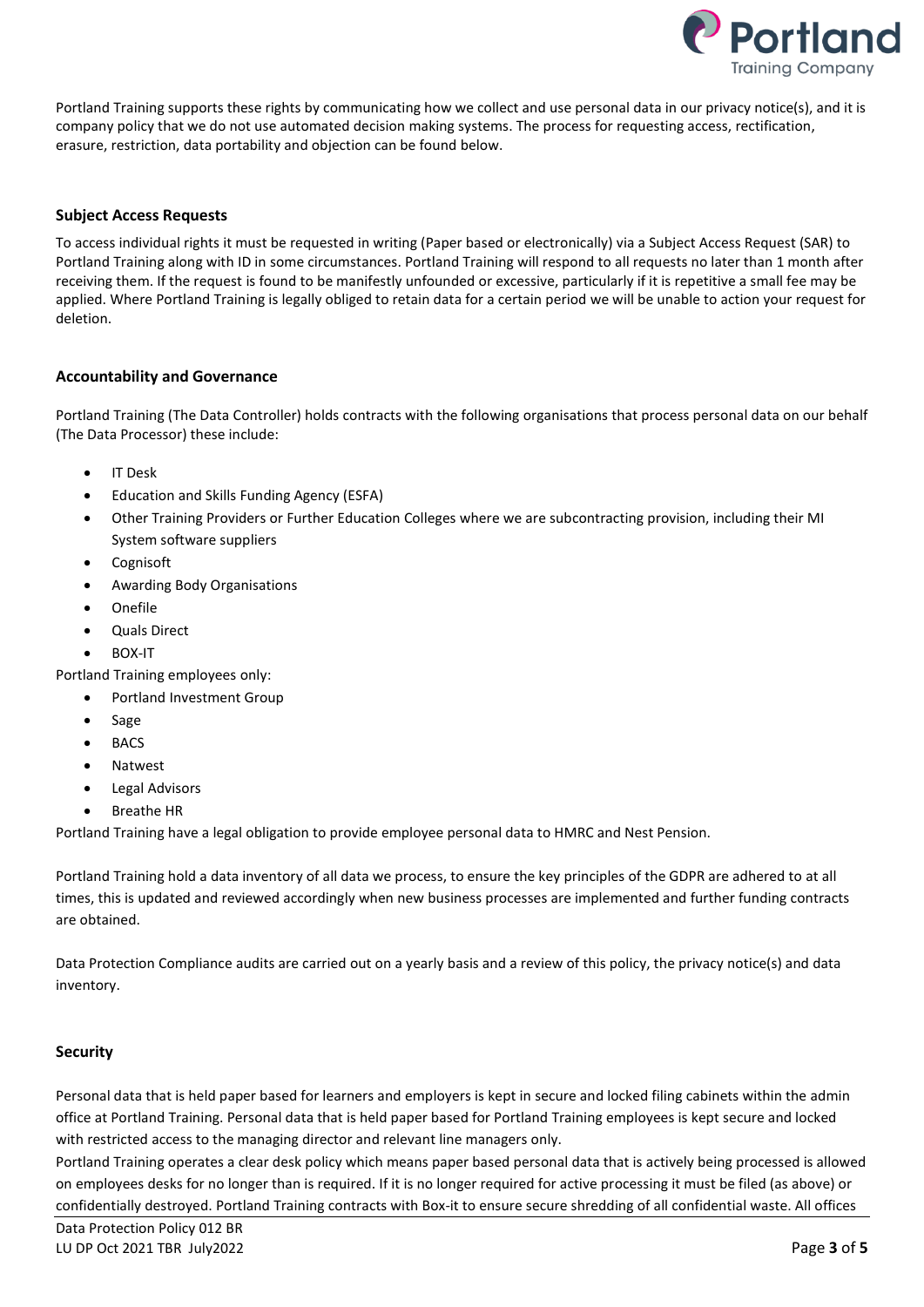

at Davian House where personal data is being processed are key coded and a strict 'access only where required' policy is exercised.

Personal Data that is held electronically for learners and employers may be stored in more than one place for contractual obligations or to support business processes. These are our MI System YETI, tracking spreadsheets stored on a drive within our server, other provider MI or data sharing systems, awarding body and Onefile and Quals Direct electronic portfolio system. Access to personal data that is held electronically for learners and employers is restricted, and password protected log ins are only provided to Portland Training employees where required to fulfil their job role.

Personal Data that is held electronically for Portland Training employees is stored on our electronic HR system Breathe HR, in HR files on a drive within our server and in Sage for payroll purposes. Access to personal data that is held for Portland Training employees is restricted to the managing director, HR and Compliance Manager for the group and further restricted access to line managers only to enable them to fulfil their job role.

Portland Training strictly forbids the use of personal equipment to obtain, process or store personal data, only IT equipment supplied by Portland Training will be used to obtain, process and store personal data. Portland Trainings servers, network, and IT equipment are all certificated as compliant with the Cyber Essentials scheme.

## Retention

Personal Data held for learners and employers that have received funded training will be retained in line with the 'European Social Fund (ESF): funding and performance-management rules 2014 to 2020' which states that; 'Any documents (i.e personal data) relating to ESF 2014-2020 provision (this includes training funded by the ESFA and ESF) must be retained until 31/12/2030'.

All other personal data for learners and employers that does not relate to ESF 2014-20 provision (i.e not funded) will be reviewed after 6 years.

Personal Data held for Portland Training employees will be reviewed after 6 years.

Once the retention period has passed, or upon review Portland Training will destroy the personal data held or anonymise (remove identifying particulars so the data is no longer personal) to continue to use the information for statistical purposes and to manage business performance effectively.

### Data Breaches

Portland Training keeps a register to record when a data breach may occur, all breaches will be investigated and where required to do so they will be reported to the Information Commissioner's Office (ICO) within 72 hours. If a data breach occurs that may cause high risk to an individual's rights and freedoms Portland Training will notify the individual within 72 hours.

### Sales and Marketing

Portland Training operates a strict opt in policy when contacting individuals to carry out sales and marketing activities with personal data. Portland Training provides privacy notices to all learners and employers with whom it engages to give individuals the opportunity to opt in. Our privacy notices provide clear and concise information of how we process personal data. Where consent is not given this is recorded within our MI System and all employees of Portland Training are required to act in accordance with this decision.

Data we hold for employers that does not identify an individual (e.g a generic company email address info@exampleorganisation.co.uk) is not personal data and so not covered under GDPR.